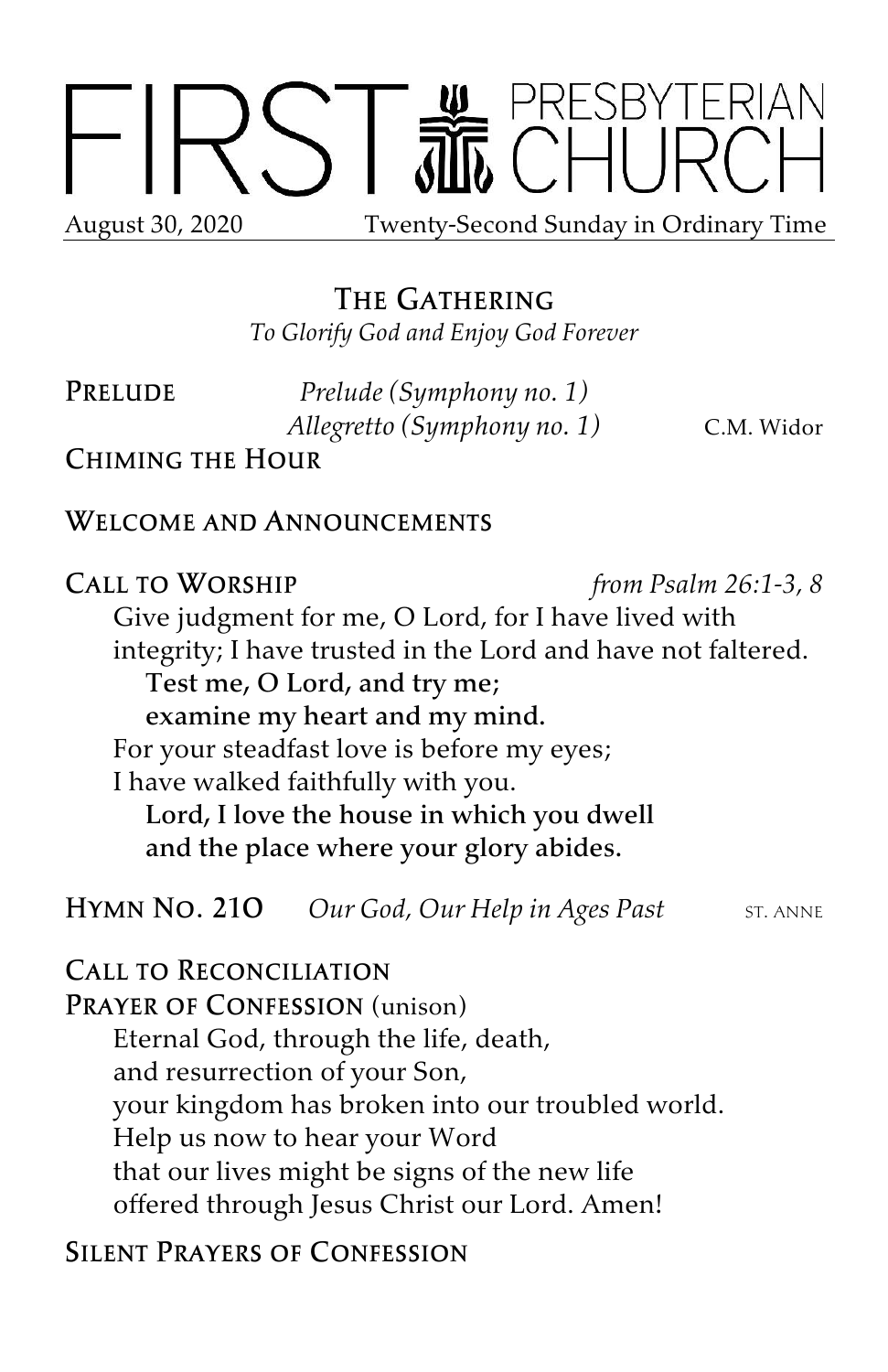## Assurance of Pardon

Leader: In Jesus Christ, our sins are forgiven. People: Alleluia and Amen!

#### GLORIA PATRI Hymn No. 579

*Glory be to the Father, and to the Son, and to the Holy Ghost; As it was in the beginning, is now, and ever shall be, World without end. Amen, Amen.*

#### The Peace

The Peace of Christ be with you. And also with you.

### Sacrament of Baptism

## The Word of God

### PRAYER FOR ILLUMINATION (unison)

Living God, help us so to hear your holy Word that we may truly understand; that, understanding, we may believe, and, believing, we may follow in all faithfulness and obedience, seeking your honor and glory in all that we do; through Christ our Lord. Amen.

## SCRIPTURE READING Amos 9.11-15

*I will restore the fortunes of my people Israel.*

#### Sermon

*Amos: Justice for All Hope* Rev. Sherard Edington

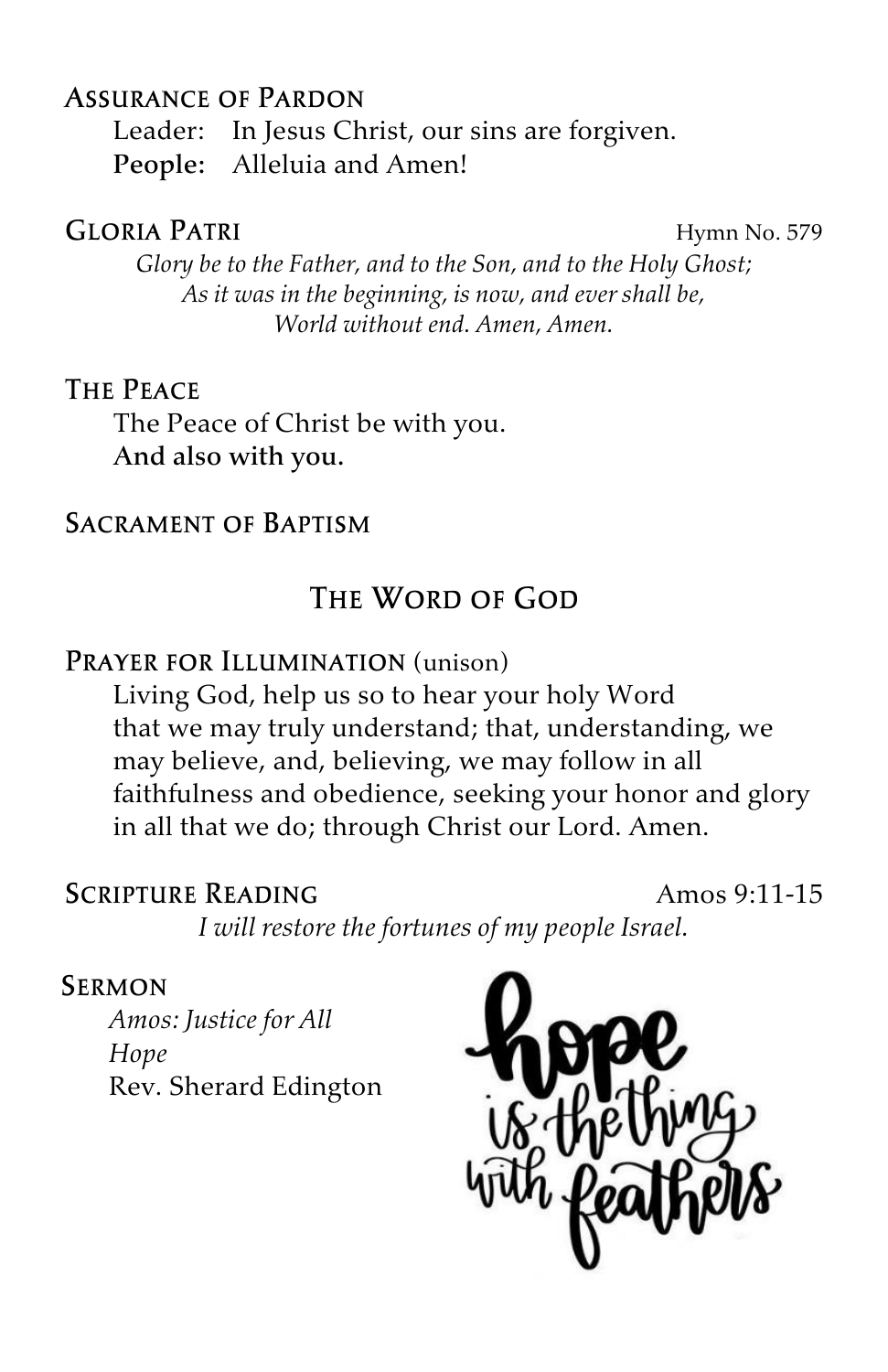## Response of the People

**AFFIRMATION OF FAITH THE APOSTLES' CREED** I believe in God the Father Almighty, Maker of heaven and earth,

And in Jesus Christ his only Son, our Lord, who was conceived by the Holy Ghost, born of the Virgin Mary, suffered under Pontius Pilate, was crucified, dead, and buried; he descended into hell;

# the third day he rose again from the dead; he ascended into heaven, and sitteth on the right hand of God the Father Almighty; from thence he shall come to judge the quick and the dead.

I believe in the Holy Ghost; the holy catholic church; the communion of saints; the forgiveness of sins; the resurrection of the body; and the life everlasting. Amen.

## Offertory Prayer Doxology

*Praise God from whom all blessings flow; Praise Him, all creatures here below; Praise Him above, ye heavenly host: Praise Father, Son, and Holy Ghost. Amen.*

Prayers of the People and the Lord's Prayer (Traditional) Hymnal Page 16

## Sending Forth

**HYMN NO. 155** Rejoice, the Lord Is King DARWALL'S 148TH

## Charge and Benediction

Postlude *March (Symphony no. 1)* C.M. Widor